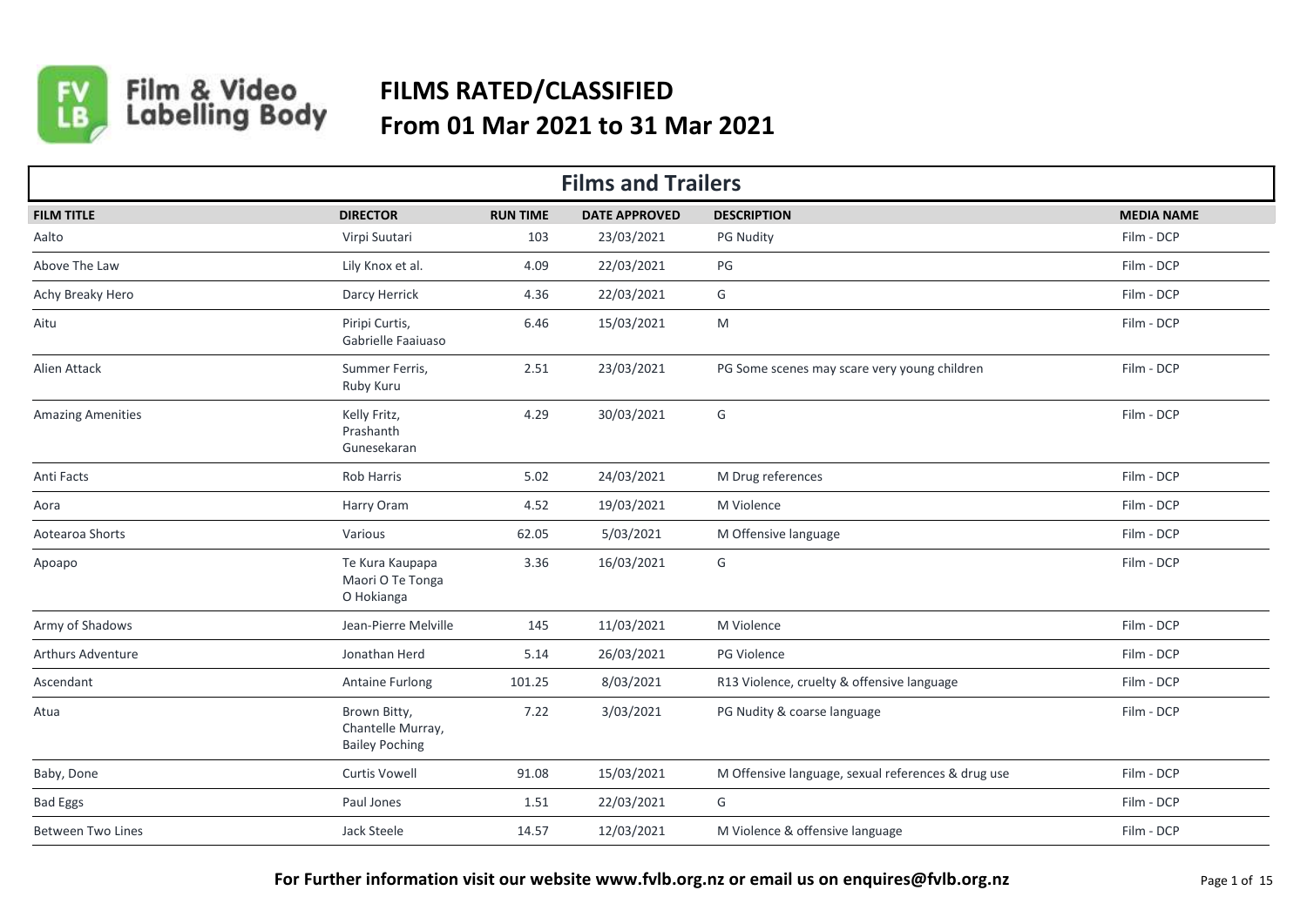| <b>Billy the Blade</b>         | Zac Metin                                             | 5.13  | 26/03/2021 | PG Low level violence                        | Film - DCP |
|--------------------------------|-------------------------------------------------------|-------|------------|----------------------------------------------|------------|
| <b>Bingo Shorts</b>            | Various                                               | 39.43 | 3/03/2021  | M Offensive language & suicide references    | Film - DCP |
| <b>Blood Love</b>              | Leila Murton Poole                                    | 4.55  | 18/03/2021 | M Content may disturb                        | Film - DCP |
| <b>Boys Night</b>              | James Price                                           | 16.28 | 18/03/2021 | <b>Refused Classification</b>                | Film - DCP |
| Breath of Death, The           | <b>Byron Bunning</b>                                  | 3.15  | 22/03/2021 | PG Some scenes may scare very young children | Film - DCP |
| Calving                        | Nathan Adler                                          | 2.33  | 15/03/2021 | PG Flashing images that may cause seizures   | Film - DCP |
| Cave, The                      | Tom Waller                                            | 2.17  | 16/03/2021 | M                                            | Trailer    |
| Cereal Killer                  | Team Funfam                                           | 5.15  | 24/03/2021 | PG Violence                                  | Film - DCP |
| Chehre                         | Rumy Jafry                                            | 2.22  | 23/03/2021 | M                                            | Trailer    |
| Chicken                        | Alana Hicks                                           | 9.32  | 3/03/2021  | PG                                           | Film - DCP |
| Clock, Work                    | Cairo Bidois,<br>Hannah Collier                       | 4.45  | 26/03/2021 | G                                            | Film - DCP |
| <b>Closed Doors</b>            | Hunter Page-<br>Lochard / Carter<br>Fred Simpkin      | 14.43 | 19/03/2021 | M Violence & horror                          | Film - DCP |
| <b>Common Scents</b>           | Caleb Rayner                                          | 5.15  | 18/03/2021 | PG Offensive language                        | Film - DCP |
| Cousins                        | Ainsley Gardiner,<br><b>Briar Grace Smith</b>         | 98.25 | 15/03/2021 | PG Offensive language                        | Film - DCP |
| Covida buriid ja bahá beivviid | Sara Margrethe<br>Oskal                               | 5.07  | 3/03/2021  | M                                            | Film - DCP |
| Coyote & Big Buff              | Yoosha Carson,<br>Ilena Yeru Pegan                    | 8     | 16/03/2021 | G                                            | Film - DCP |
| Cranston Academy: Monster Zone | Leopoldo Aguilar                                      | 85.11 | 18/03/2021 | PG Violence & scary scenes                   | Film - DCP |
| Crash, The                     | Not Stated                                            | 3.22  | 26/03/2021 | PG                                           | Film - DCP |
| Cringey Mia                    | Cassandra<br>Pritzwald-<br>Stegmann, Taylan<br>Barber | 4.4   | 24/03/2021 | G                                            | Film - DCP |
| Cross of Iron                  | Sam Peckinpah                                         | 119   | 11/03/2021 | R18 Violence                                 | Film - DCP |
| Daddy's Girl (Kotiro)          | Cian Elyse White                                      | 12.3  | 15/03/2021 | PG Violence & coarse language                | Film - DCP |
| Dambusters, The                | Michael Anderson                                      | 2.42  | 23/03/2021 | G                                            | Trailer    |
| Doama, Doama                   | Sara Risten<br>Susanna Gaup                           | 4.39  | 4/03/2021  | $\mathsf{PG}$                                | Film - DCP |

For Further information visit our website www.fvlb.org.nz or email us on enquires@fvlb.org.nz<br>Page 2 of 15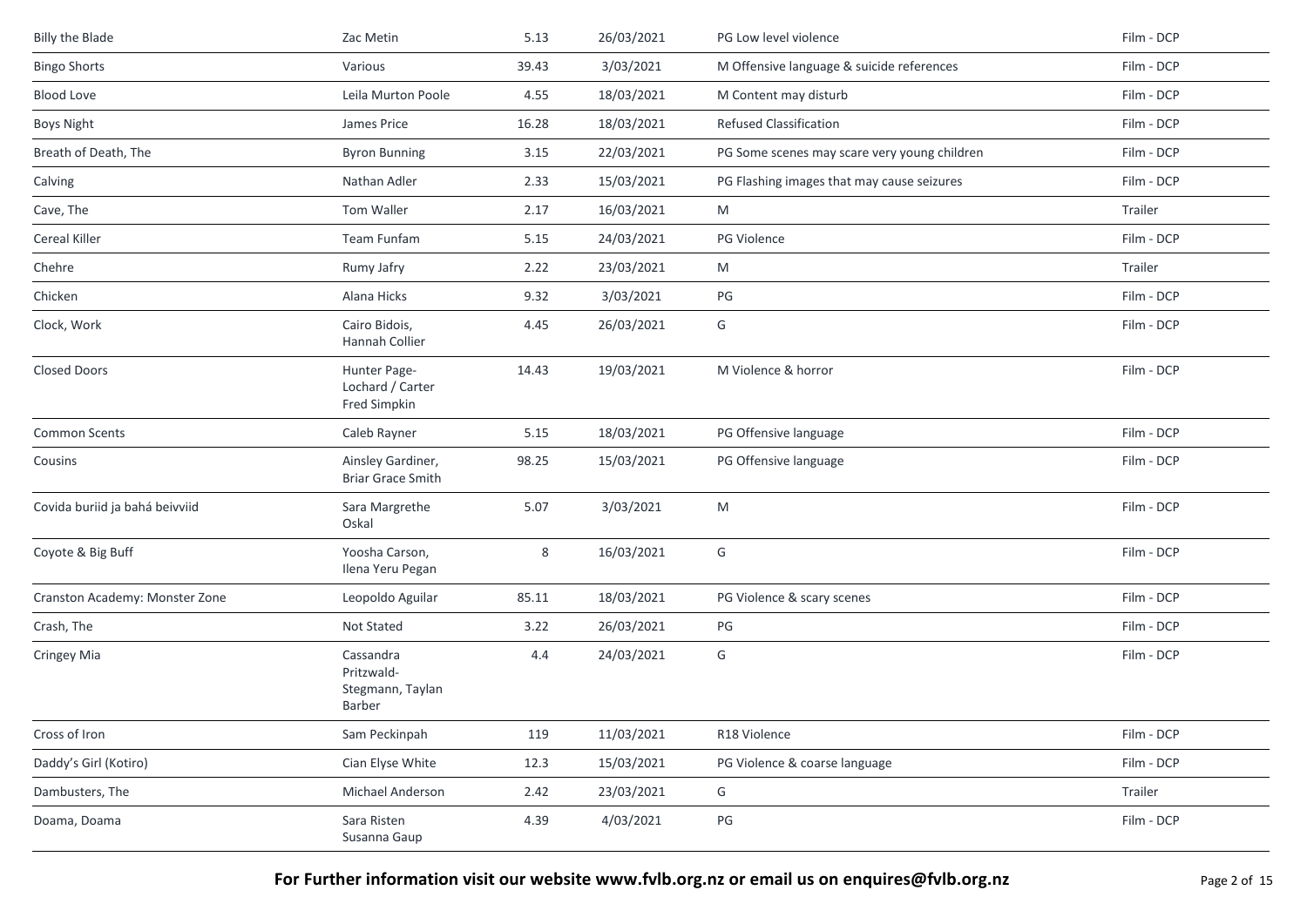| Doug, The Human                               | Gary Hamaguchi                    | 14.25  | 3/03/2021  | M Offensive language & suicide references                 | Film - DCP       |
|-----------------------------------------------|-----------------------------------|--------|------------|-----------------------------------------------------------|------------------|
| Dream Horse                                   | Euros Lyn                         | 2.25   | 30/03/2021 | G                                                         | Trailer          |
| Dream Team                                    | Philipp Abryutin /<br>Maxim Zykov | 85     | 23/03/2021 | M Violence                                                | Film - DCP       |
| Dry, The                                      | Robert Connolly                   | 117.13 | 2/03/2021  | M Violence, offensive language & content that may disturb | Film - DVD       |
| Dry, The                                      | Robert Connolly                   | 117.13 | 24/03/2021 | M Violence, offensive language & content that may disturb | Film - Harddrive |
| E.T. - The Extra-Terrestrial                  | Steven Spielberg                  | 114    | 11/03/2021 | PG Coarse language                                        | Film - DCP       |
| Eiffel                                        | Martin Bourboulon                 | 108    | 11/03/2021 | M Nudity & sex scenes                                     | Film - DCP       |
| Eleventh Chapter, The                         | Chen Jianbin                      | 117    | 2/03/2021  | M Sex scenes                                              | Film - DCP       |
| Evolution of Karen, The                       | <b>Grace Newland</b>              | 5.12   | 19/03/2021 | PG Low level violence                                     | Film - DCP       |
| Eyes Have It, The                             | <b>Michael Hollis</b>             | 4.04   | 25/03/2021 | PG Some scenes may scare very young children              | Film - DCP       |
| Fantasia                                      | James Algar,<br>Samuel Armstrong  | 125    | 25/03/2021 | G                                                         | Film - DCP       |
| Fargo                                         | Joel Coen                         | 98     | 30/03/2021 | R18 Violence                                              | Film - DCP       |
| Fate Grand Order The Movie: Divine Realm of t | Kei Suezawa                       | 1.35   | 25/03/2021 | PG                                                        | Trailer          |
| <b>Final Detention</b>                        | Anthony Cole et al.               | 3.2    | 30/03/2021 | M Violence & content that may disturb                     | Film - DCP       |
| <b>Finding You</b>                            | <b>Brian Baugh</b>                | 2.24   | 23/03/2021 | G                                                         | Trailer          |
| First Cow                                     | Kelly Reichardt                   | 1.36   | 25/03/2021 | G                                                         | Trailer          |
| Fourfold, The                                 | Alisi Telengut                    | 7.13   | 12/03/2021 | G                                                         | Film - DCP       |
| French Connection, The                        | William Friedkin                  | 104    | 4/03/2021  | M Violence                                                | Film - DCP       |
| <b>Generational Art Thieves</b>               | Laura Munro,<br>Summa Dixon       | 4.01   | 30/03/2021 | PG Low level violence                                     | Film - DCP       |
| Godzilla vs. Kong                             | Adam Wingard                      | 113    | 18/03/2021 | M Violence                                                | Film - DCP       |
| Good as Gold                                  | Jaiah Arai                        | 5.13   | 26/03/2021 | G                                                         | Film - DCP       |
| <b>Grand Illusion</b>                         | Jean Renoir                       | 113    | 11/03/2021 | G                                                         | Film - DCP       |
| <b>Greed Story</b>                            | Darcie Bernhardt /<br>Tom Mcleod  | 4.3    | 19/03/2021 | PG                                                        | Film - DCP       |
| Grizzlies, The                                | Miranda de Pencier                | 2.2    | 18/03/2021 | ${\sf M}$                                                 | Trailer          |
| <b>Guess You</b>                              | Jaimee Poipoi                     | 5.26   | 3/03/2021  | PG                                                        | Film - DCP       |
| Guorga Duoddara Modjegobit                    | Katja Gauriloff                   | 3.53   | 12/03/2021 | G                                                         | Film - DCP       |
|                                               |                                   |        |            |                                                           |                  |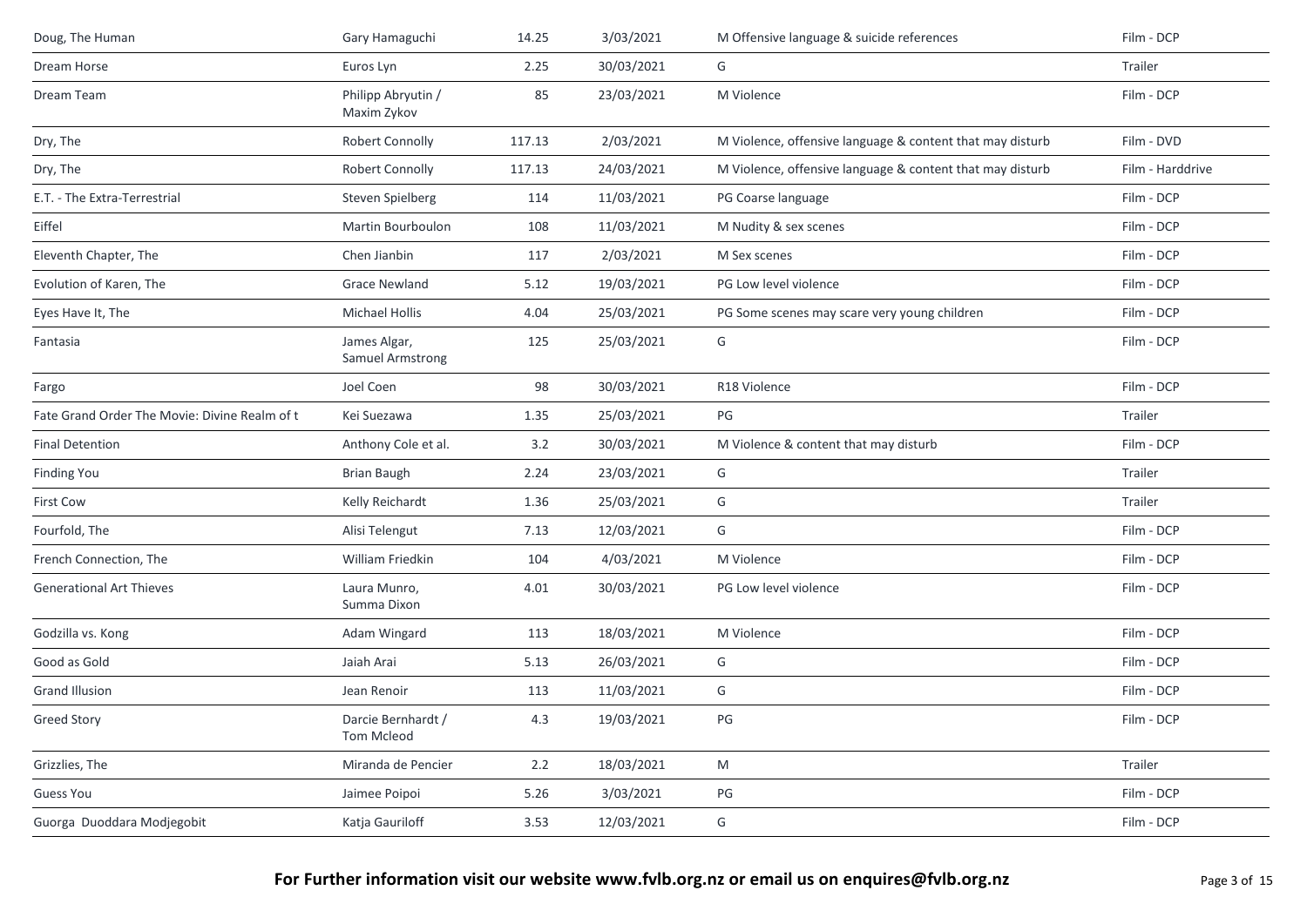| Haathi Mere Saathi            | Prabu Solomon                   | 161.09 | 25/03/2021 | R13 Violence & cruelty                      | Film - DCP |
|-------------------------------|---------------------------------|--------|------------|---------------------------------------------|------------|
| Hangi Pants                   | Jake Mokomoko                   | 12.55  | 3/03/2021  | PG Coarse language & sexual references      | Film - DCP |
| Haumaru Shorts                | Various                         | 42.32  | 11/03/2021 | M Offensive language                        | Film - DCP |
| Heir of the Taeral            | Melissa Marriott                | 5.14   | 25/03/2021 | M Violence & horror                         | Film - DCP |
| Herself                       | Phyllida Lloyd                  | 1.54   | 30/03/2021 | PG                                          | Trailer    |
| Hi, Mom                       | Ling Jia                        | 1.23   | 16/03/2021 | G                                           | Trailer    |
| Hi, Mom                       | Ling Jia                        | 128    | 18/03/2021 | PG Coarse language                          | Film - DCP |
| Hitchhiker, The               | Arun Jacob                      | 4.59   | 26/03/2021 | M Supernatural themes                       | Film - DCP |
| Home                          | Louise James                    | 4.31   | 18/03/2021 | G                                           | Film - DCP |
| Hononga Shorts                | Various                         | 22.59  | 4/03/2021  | PG Adult themes                             | Film - DCP |
| Hop Along Hang On             | Cobra Collins                   | 4.16   | 19/03/2021 | G                                           | Film - DCP |
| Imaginary friend              | Amanda MacLean                  | 5.17   | 23/03/2021 | PG Adult themes                             | Film - DCP |
| Impalpable                    | Peta van Rijen                  | 4.2    | 22/03/2021 | PG Adult themes                             | Film - DCP |
| Invitation to Eternity, An    | Karlos Ruakere,<br>Shaun Grieve | 5.33   | 19/03/2021 | PG Adult themes                             | Film - DCP |
| Islands of Mystery            | Matt Pitt                       | 32.1   | 18/03/2021 | G                                           | Film - DCP |
| Islands of Mystery: Episode 1 | Matt Pitt                       | 7.58   | 18/03/2021 | G                                           | Film - DCP |
| Islands of Mystery: Episode 2 | Matt Pitt                       | 9.38   | 18/03/2021 | G                                           | Film - DCP |
| Islands of Mystery: Episode 3 | <b>Matt Pitt</b>                | 7.37   | 18/03/2021 | G                                           | Film - DCP |
| Islands of Mystery: Episode 4 | <b>Matt Pitt</b>                | 6.57   | 18/03/2021 | G                                           | Film - DCP |
| Its Like Its Not Even There   | Stella McCallum                 | 5.03   | 18/03/2021 | G                                           | Film - DCP |
| James and Isey                | Florian Habicht                 | 91.25  | 25/03/2021 | M Offensive language                        | Film - DCP |
| Jathi Ratnalu                 | Anudeep KV                      | 143.3  | 9/03/2021  | M Violence                                  | Film - DCP |
| Job Worth Keeping, A          | Jolyon Sparks                   | 5.26   | 26/03/2021 | R13 Violence, drug use & offensive language | Film - DCP |
| Josee, the Tiger and the Fish | Kôtarô Tamura                   | 98     | 2/03/2021  | PG                                          | Film - DCP |
| Josee, the Tiger and the Fish | Kôtarô Tamura                   | 2.12   | 25/03/2021 | G                                           | Trailer    |
| Joyless Pussies               | Sarah Oemcke                    | 4.55   | 22/03/2021 | PG Sexual references                        | Film - DCP |
| Judas and the Black Messiah   | Shaka King                      | 125.12 | 2/03/2021  | R13 Violence, cruelty & offensive language  | Film - DCP |
| June Again                    | JJ Winlove                      | 1.57   | 16/03/2021 | $\mathsf{PG}$                               | Trailer    |
|                               |                                 |        |            |                                             |            |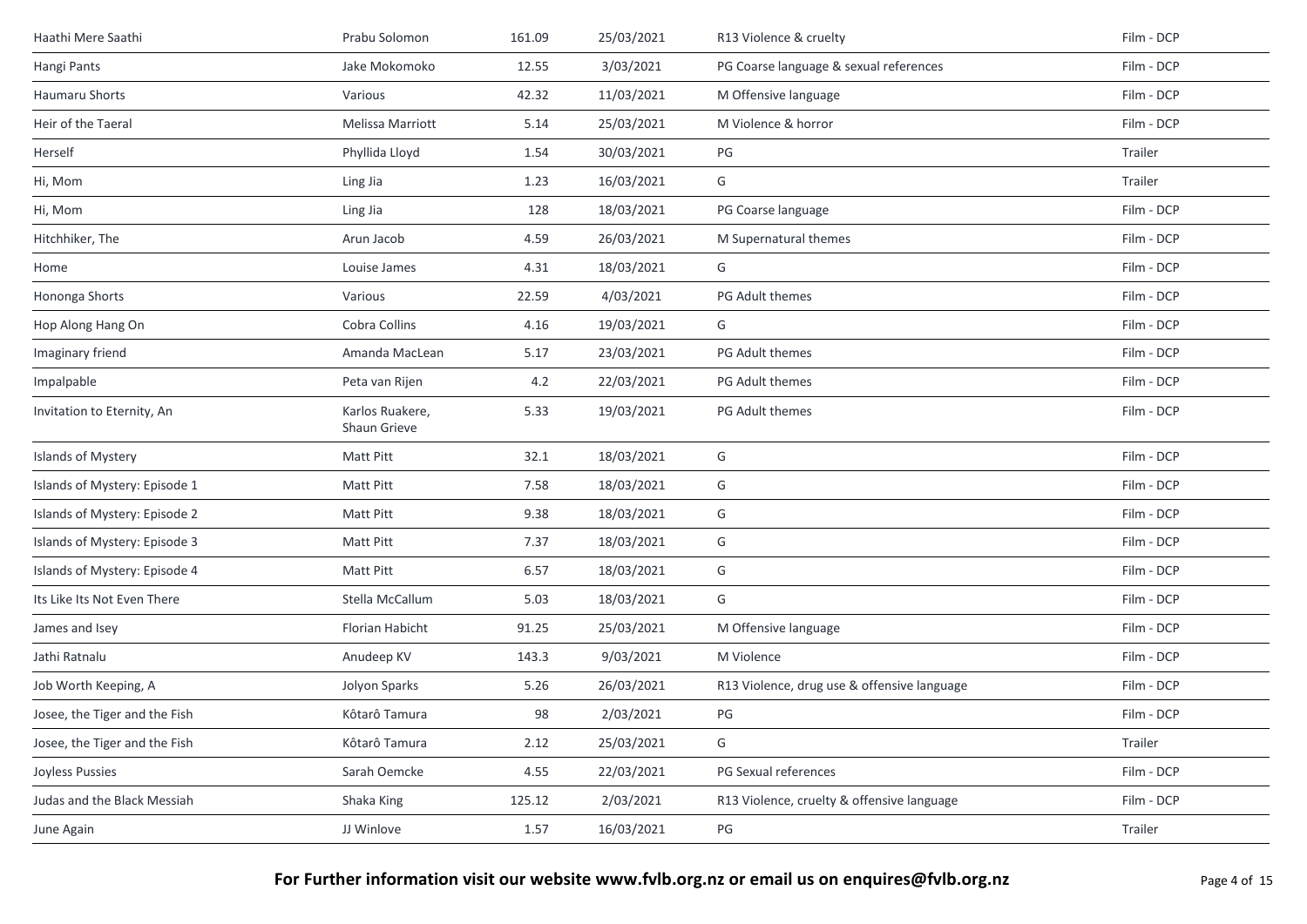| June Again                              | JJ Winlove                                     | 99             | 23/03/2021 | M Offensive language                                          | Film - DCP       |
|-----------------------------------------|------------------------------------------------|----------------|------------|---------------------------------------------------------------|------------------|
| Juniper                                 | <b>Matthew Saville</b>                         | 94.29          | 25/03/2021 | M Violence, offensive language, drug use & deals with suicide | Film - DCP       |
| Juniper                                 | <b>Matthew Saville</b>                         | $\overline{2}$ | 30/03/2021 | M                                                             | Trailer          |
| Kahurangi                               | Kayla Hamilton                                 | 14.57          | 4/03/2021  | PG Adult themes                                               | Film - DCP       |
| Kapaemahu                               | Hinaleimoana<br>Wong-Kalu                      | 8.28           | 12/03/2021 | G                                                             | Film - DCP       |
| Katinngak                               | Glenn Gear                                     | 1.33           | 15/03/2021 | G                                                             | Film - DCP       |
| King and I, The                         | <b>Walter Lang</b>                             | 137            | 4/03/2021  | G                                                             | Film - DCP       |
| Koakoa Shorts                           | Various                                        | 23.27          | 16/03/2021 | G                                                             | Film - DCP       |
| Lady Buckit and the Motley Mopsters     | Bisi Adetayo                                   | 78.37          | 11/03/2021 | PG                                                            | Film - DCP       |
| Land                                    | Robin Wright                                   | 2.31           | 2/03/2021  | M                                                             | Trailer          |
| Land                                    | Robin Wright                                   | 89             | 30/03/2021 | M Suicide references                                          | Film - DCP       |
| Laura                                   | Otto Preminger                                 | 88             | 4/03/2021  | PG Violence                                                   | Film - DCP       |
| Le Brio                                 | Yvan Attal                                     | 90.54          | 12/03/2021 | M Offensive language                                          | Film - DCP       |
| Le Burglar                              | <b>Rhys Strang</b>                             | 2.42           | 18/03/2021 | M Violence & offensive language                               | Film - DCP       |
| Leopard, The                            | Luchino Visconti                               | 186            | 16/03/2021 | PG Violence                                                   | Film - DCP       |
| Liling (At Home Semangat Gawai Version) | Alena Murang                                   | 4.46           | 3/03/2021  | G                                                             | Film - DCP       |
| Long Walk Home, The                     | Steven Baker                                   | 5.06           | 19/03/2021 | M Offensive language & horror                                 | Film - DCP       |
| Lost Highway                            | David Lynch                                    | 134            | 18/03/2021 | R18 Violence & sex scenes                                     | Film - Bluray    |
| Love Affair(s)                          | <b>Emmanuel Mouret</b>                         | 122            | 18/03/2021 | M Nudity                                                      | Film - DCP       |
| Ma 'Inay Ku                             | Shido Sakarai /<br>Rakaea Te Rangi<br>Trotman  | 3.47           | 15/03/2021 | G                                                             | Film - DCP       |
| Magic Arch                              | Vasiliy Rovenskiy                              | 2.11           | 23/03/2021 | G                                                             | Trailer          |
| Man in the Hat, The                     | John-Paul<br>Davidson, Stephen<br>Warbeck      | 95.4           | 9/03/2021  | PG Sexual references                                          | Film - DCP       |
| Manibus Invisiblilia: A Touching Story  | Tenson Dalby,<br>Wyatt Ryder, Toby<br>Stoddart | $5.1\,$        | 18/03/2021 | G                                                             | Film - DCP       |
| Maya The Bee: The Golden Orb            | Noel Cleary                                    | 88             | 24/03/2021 | G                                                             | Film - Harddrive |
| Meat Your Match                         | Jonathan O'Neill                               | 4.53           | 30/03/2021 | PG Adult themes                                               | Film - DCP       |

For Further information visit our website www.fvlb.org.nz or email us on enquires@fvlb.org.nz<br>Page 5 of 15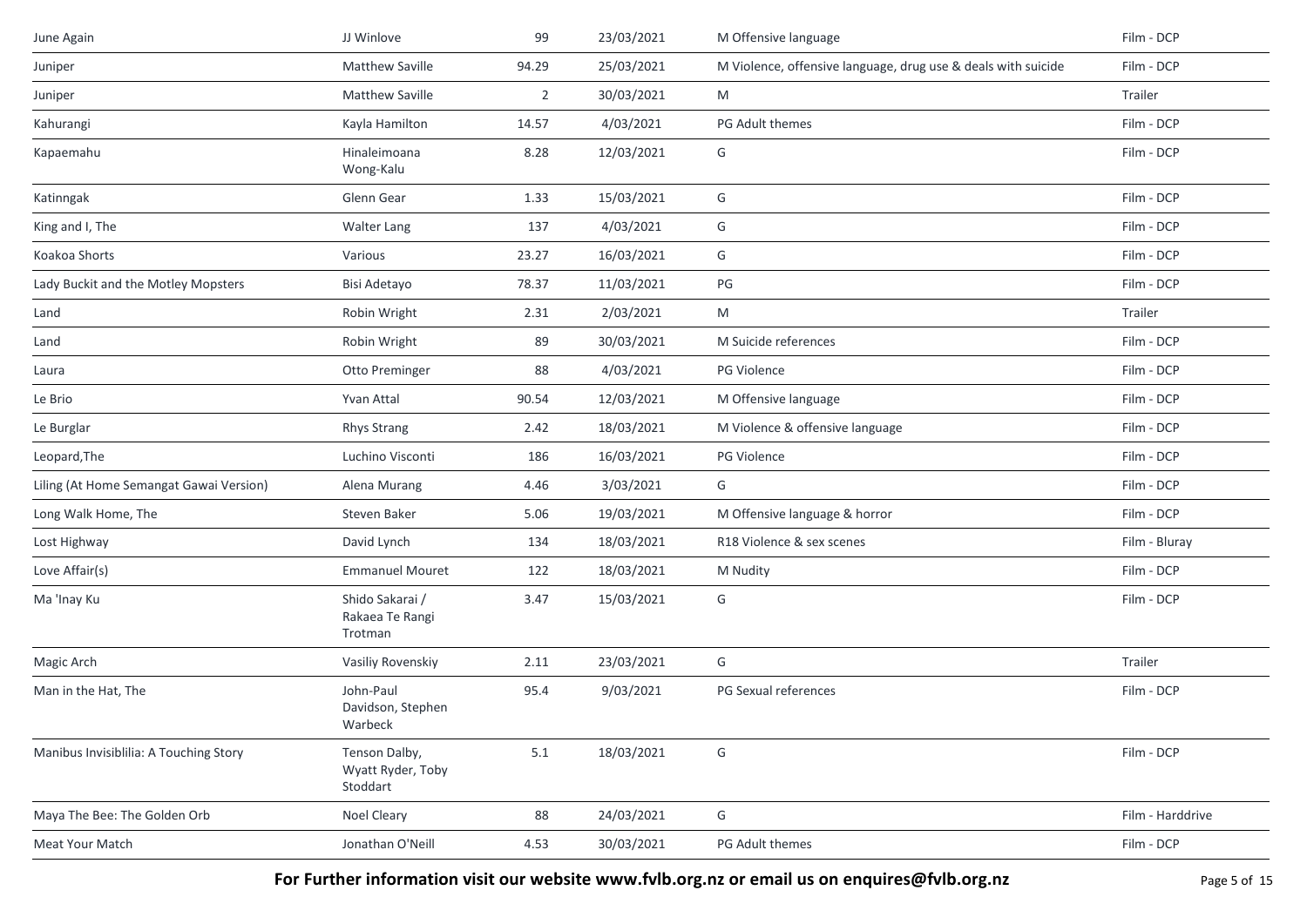| MELI                                     | Ayelén Lonconao                                             | 20.33  | 12/03/2021 | G                                                          | Film - DCP       |
|------------------------------------------|-------------------------------------------------------------|--------|------------|------------------------------------------------------------|------------------|
| Mick Fleetwood & Friends                 | Martyn Atkins                                               | 145    | 18/03/2021 | M Offensive language                                       | Film - DCP       |
| Minamata                                 | Andrew Levitas                                              | 1.48   | 23/03/2021 | M                                                          | Trailer          |
| Monkey Beach                             | Loretta Todd                                                | 104.41 | 3/03/2021  | M Violence, offensive language, drug use & rape references | Film - DCP       |
| Monster Hunter                           | Paul W.S.Anderson                                           | 103    | 24/03/2021 | M Violence                                                 | Film - Harddrive |
| Monster Pets: A Hotel Transylvania Short | Derek Drymon                                                | 5.49   | 16/03/2021 | PG                                                         | Trailer          |
| Mortal Kombat                            | Simon McQuoid                                               | 1      | 4/03/2021  | M Violence                                                 | Trailer          |
| Mortal Kombat                            | Simon McQuoid                                               | 2.3    | 5/03/2021  | R16 Graphic violence                                       | Trailer          |
| Mortal Kombat                            | Simon McQuoid                                               | 109.52 | 30/03/2021 | R16 Graphic violence & offensive language                  | Film - DCP       |
| Mumbai Saga                              | Sanjay Gupta                                                | 3      | 4/03/2021  | M Violence                                                 | Trailer          |
| Mumbai Saga                              | Sanjay Gupta                                                | 125.32 | 15/03/2021 | R16 Violence & cruelty                                     | Film - DCP       |
| Music                                    | Sia                                                         | 107    | 24/03/2021 | M Violence & offensive language                            | Film - Harddrive |
| My OffTune Nightmare                     | Mariya Semenova,<br>Keir Russell                            | 5.11   | 19/03/2021 | M Violence & horror                                        | Film - DCP       |
| Naja (Little Sister)                     | <b>Marc Fussing</b><br>Rosbach                              | 5.22   | 12/03/2021 | G                                                          | Film - DCP       |
| Next Stars, The                          | Daniel Colless,<br>Robert Hayward                           | 90.2   | 4/03/2021  | M Offensive language                                       | Film - DCP       |
| Njuokcamat                               | Marja Bal Nango,<br>Ingir Bal Nango                         | 15.12  | 19/03/2021 | R16 Rape, violence & animal slaughter                      | Film - DCP       |
| Noho Mai                                 | Waitahi Aniwaniwa<br>McGee, Shania<br><b>Bailey-Edmonds</b> | 5.33   | 3/03/2021  | G                                                          | Film - DCP       |
| Number 15                                | Gary Benner                                                 | 5.08   | 22/03/2021 | M Violence & content that may disturb                      | Film - DCP       |
| Oh Brother!                              | Luka Tomic                                                  | 5.24   | 19/03/2021 | M Sexual content                                           | Film - DCP       |
| Oklahoma!                                | Fred Zinnemann                                              | 145    | 4/03/2021  | G                                                          | Film - DCP       |
| Old Man Next Door, The                   | Aidan Otene<br><b>Dickens</b>                               | 15     | 3/03/2021  | M Offensive language                                       | Film - DCP       |
| One                                      | Santhosh                                                    | 151    | 30/03/2021 | PG Violence                                                | Film - DCP       |
| Onipa'a                                  | Dyllon Ching                                                | 11.59  | 3/03/2021  | M Offensive language                                       | Film - DCP       |
| Oscar and the Bearded Persons Society    | Cass Jones                                                  | 5.09   | 18/03/2021 | PG Offensive language                                      | Film - DCP       |
| Other Side of the Fence, The             | Bretsky, Les Malone                                         | 4.27   | 26/03/2021 | M Sex scenes                                               | Film - DCP       |

For Further information visit our website www.fvlb.org.nz or email us on enquires@fvlb.org.nz<br>Page 6 of 15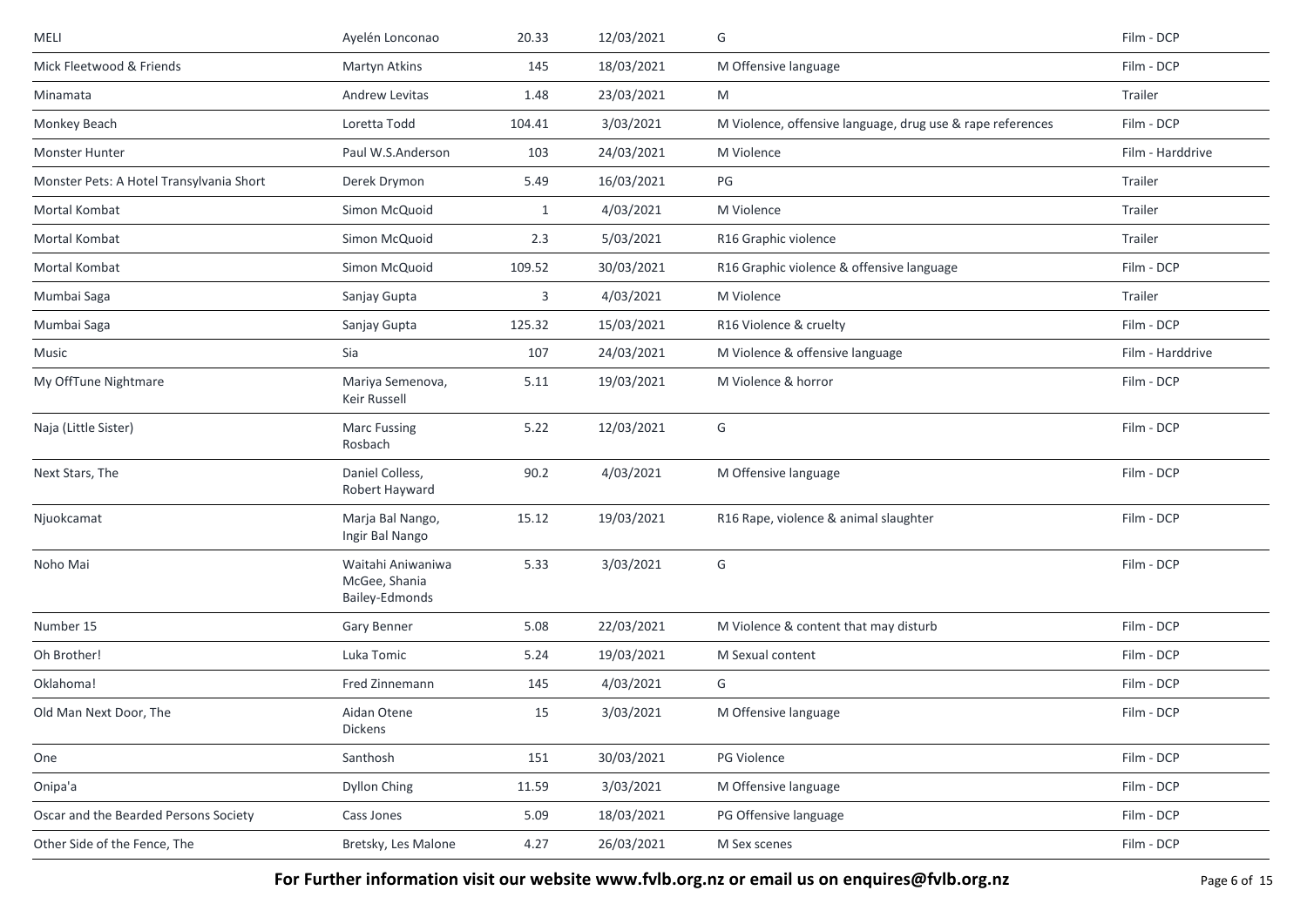| Out of this World                          | Various                                | 118.27       | 19/03/2021 | M Violence, offensive language, horror & content that may disturb | Film - DCP       |
|--------------------------------------------|----------------------------------------|--------------|------------|-------------------------------------------------------------------|------------------|
| Parallel Minds                             | Benjamin Ross<br>Hayden                | 86.47        | 3/03/2021  | M Violence & offensive language                                   | Film - DCP       |
| Penguin Bloom                              | Glendyn Ivin                           | 95           | 16/03/2021 | PG Coarse language                                                | Film - DVD       |
| Penguin Bloom                              | Glendyn Ivin                           | 95           | 24/03/2021 | PG Coarse language                                                | Film - Harddrive |
| Peter Rabbit 2                             | Will Gluck                             | $\mathbf{1}$ | 4/03/2021  | G                                                                 | Trailer          |
| Phantasmal Illusions and Other Apparitions | Floris Van Gaalen                      | 3.46         | 30/03/2021 | M Violence & content that may disturb                             | Film - DCP       |
| Piiksi Huia                                | Cian Elyse White,<br>Joshua Manyheads  | 8.08         | 3/03/2021  | G                                                                 | Film - DCP       |
| Pitches Be Crazy                           | Daniel Macshane,<br>Damian Mallon      | 5.26         | 22/03/2021 | PG Offensive language                                             | Film - DCP       |
| Plan Overboard                             | Spencer Holland                        | 4.38         | 26/03/2021 | M Violence                                                        | Film - DCP       |
| <b>Problematic Witness</b>                 | Emma James                             | 5.07         | 26/03/2021 | M Violence                                                        | Film - DCP       |
| Promising Young Woman                      | <b>Emerald Fennell</b>                 | 113.15       | 24/03/2021 | R18 Violence, deals with rape & suicide                           | Film - Harddrive |
| Puddles                                    | <b>Frances Berkers</b>                 | 1.15         | 22/03/2021 | G                                                                 | Film - DCP       |
| Purea                                      | Kath Akuhata-<br>Brown                 | 6.33         | 15/03/2021 | G                                                                 | Film - DCP       |
| Quiet Place Part II, A                     | John Krasinski                         | 96.52        | 16/03/2021 | M Violence & horror                                               | Film - DCP       |
| R.A.W.W.                                   | Joel Corbett                           | 5.2          | 25/03/2021 | M Violence                                                        | Film - DCP       |
| Rang De Gimme Some Love                    | Venky Atluri                           | 130.04       | 24/03/2021 | M Violence & sexual references                                    | Film - DCP       |
| Rap to the Furture                         | <b>Troy Figgins</b>                    | 4.21         | 22/03/2021 | PG Low level violence & offensive language                        | Film - DCP       |
| Refraction                                 | Alison Titulaer                        | 4.52         | 22/03/2021 | G                                                                 | Film - DCP       |
| <b>Rekindled Spirits</b>                   | Hannah Taylor                          | 5.25         | 25/03/2021 | M Sexual content                                                  | Film - DCP       |
| Retrieval, The                             | Aree Kapa                              | 15.55        | 23/03/2021 | PG                                                                | Film - DCP       |
| Ribena Tree                                | <b>Reneel Singh</b>                    | 4.48         | 30/03/2021 | PG Adult themes                                                   | Film - DCP       |
| Rien Ici                                   | Shakeel Roa                            | 4.55         | 26/03/2021 | M Violence                                                        | Film - DCP       |
| RKLSS                                      | <b>Tank Standing</b><br><b>Buffalo</b> | 5.07         | 12/03/2021 | M Violence                                                        | Film - DCP       |
| Road House (1989)                          | Rowdy Herrington                       | 114.01       | 23/03/2021 | M Violence                                                        | Film - DCP       |
| Roohi                                      | Hardik Mehta                           | 133.51       | 9/03/2021  | R13 Violence, horror scenes & content may disturb                 | Film - DCP       |
| Run Woman Run                              | Zoe Hopkins                            | 100.59       | 11/03/2021 | M Suicide references                                              | Film - DCP       |

**For Further information visit our website www.fvlb.org.nz or email us on enquires@fvlb.org.nz** Page 7 of 15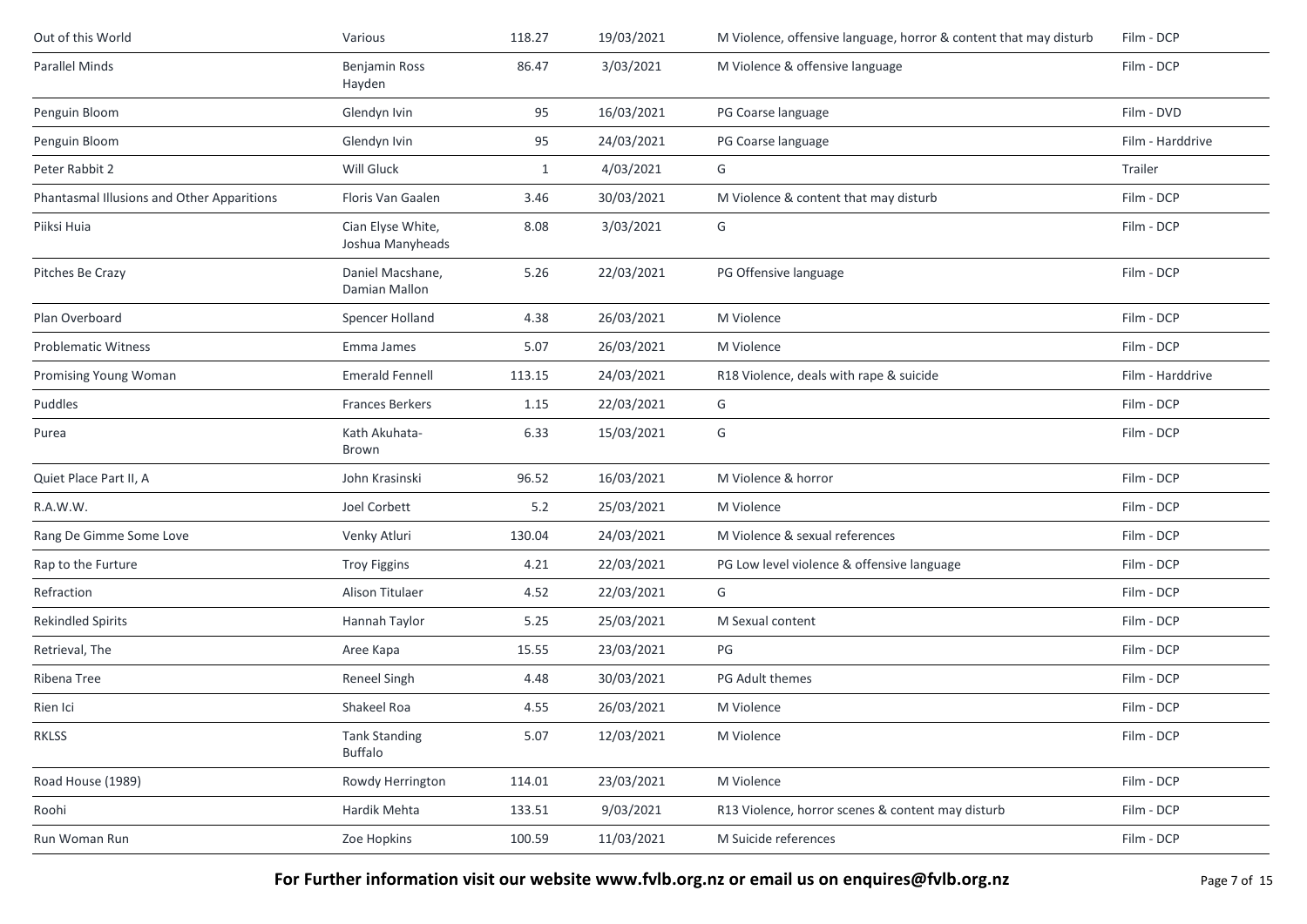| Saina                          | Amole Gupte                              | 1.23           | 9/03/2021  | G                                                  | Trailer       |
|--------------------------------|------------------------------------------|----------------|------------|----------------------------------------------------|---------------|
| Saina                          | Amole Gupte                              | 135            | 23/03/2021 | M                                                  | Film - DCP    |
| Salt & Sauce                   | Alia Ghafar                              | 10.49          | 18/03/2021 | PG Offensive language                              | Film - DCP    |
| Sandeep Aur Pinky Faraar       | Dibakar Banerjee                         | 123.2          | 19/03/2021 | M Violence & content that may disturb              | Film - DCP    |
| Satanic Panic 87               | Bryan M Ferguson                         | 3.54           | 18/03/2021 | <b>Refused Classification</b>                      | Film - DCP    |
| Semillas de Lucha              | Kvrvf Nawel                              | 76.38          | 11/03/2021 | M Violence & offensive language                    | Film - DCP    |
| She Never Dances Alone         | Jeffrey Gibson                           | 2.51           | 3/03/2021  | G                                                  | Film - DCP    |
| Silence of the Lambs           | Jonathan Demme                           | 118            | 30/03/2021 | R16 Content that may disturb                       | Film - DCP    |
| Single Street 39               | Frank Krom                               | 89.09          | 18/03/2021 | M Sex scenes, offensive language & nudity          | Film - DCP    |
| Sister Wolves                  | <b>Ben-Alex Dupris</b>                   | 3.23           | 4/03/2021  | PG                                                 | Film - DCP    |
| Skies of Lebanon               | Chloé Mazlo                              | 1.45           | 2/03/2021  | PG                                                 | Trailer       |
| Slingshot                      | Robin Haig                               | 15.26          | 18/03/2021 | PG                                                 | Film - DCP    |
| Sneak Up                       | Raymond Caplin                           | 3.08           | 15/03/2021 | G                                                  | Film - DCP    |
| Son of the South               | <b>Barry Alexander</b><br>Brown          | 2.1            | 16/03/2021 | M                                                  | Trailer       |
| South Pacific                  | Joshua Logan                             | 157            | 4/03/2021  | G                                                  | Film - DCP    |
| Spiral                         | Darren Lynn<br>Bousman                   | 93             | 24/03/2021 | R18 Torture & sadistic violence                    | Film - DCP    |
| Straight Story, The            | David Lynch                              | 112            | 16/03/2021 | G                                                  | Film - DCP    |
| Suodji                         | Marja Helander                           | 4.59           | 11/03/2021 | PG                                                 | Film - DCP    |
| Tale of Krinkle Swamp          | Clark Marcelo,<br>Isabella Lee-Smyth     | 2.01           | 26/03/2021 | PG                                                 | Film - DCP    |
| Tea Leaves                     | Jake Mokomoko                            | $\overline{7}$ | 3/03/2021  | G                                                  | Film - DCP    |
| Tempostop                      | Ziyang (David) Cai                       | 5.1            | 26/03/2021 | M Violence                                         | Film - DCP    |
| <b>Timothys Treasure</b>       | Oriwa Hakaraia,<br><b>Bailey Poching</b> | 4.42           | 3/03/2021  | G                                                  | Film - DCP    |
| Toku Reo                       | Matariki Bennett                         | 14.32          | 23/03/2021 | PG Coarse language                                 | Film - DCP    |
| Transit                        | Christian Petzold                        | 97.21          | 11/03/2021 | M                                                  | Film - DVD    |
| Twin Peaks - Fire Walk With Me | David Lynch                              | 134.42         | 18/03/2021 | R <sub>16</sub>                                    | Film - Bluray |
| Twist                          | Martin Owen                              | 90             | 18/03/2021 | M Violence, sexual references & offensive language | Film - DCP    |
|                                |                                          |                |            |                                                    |               |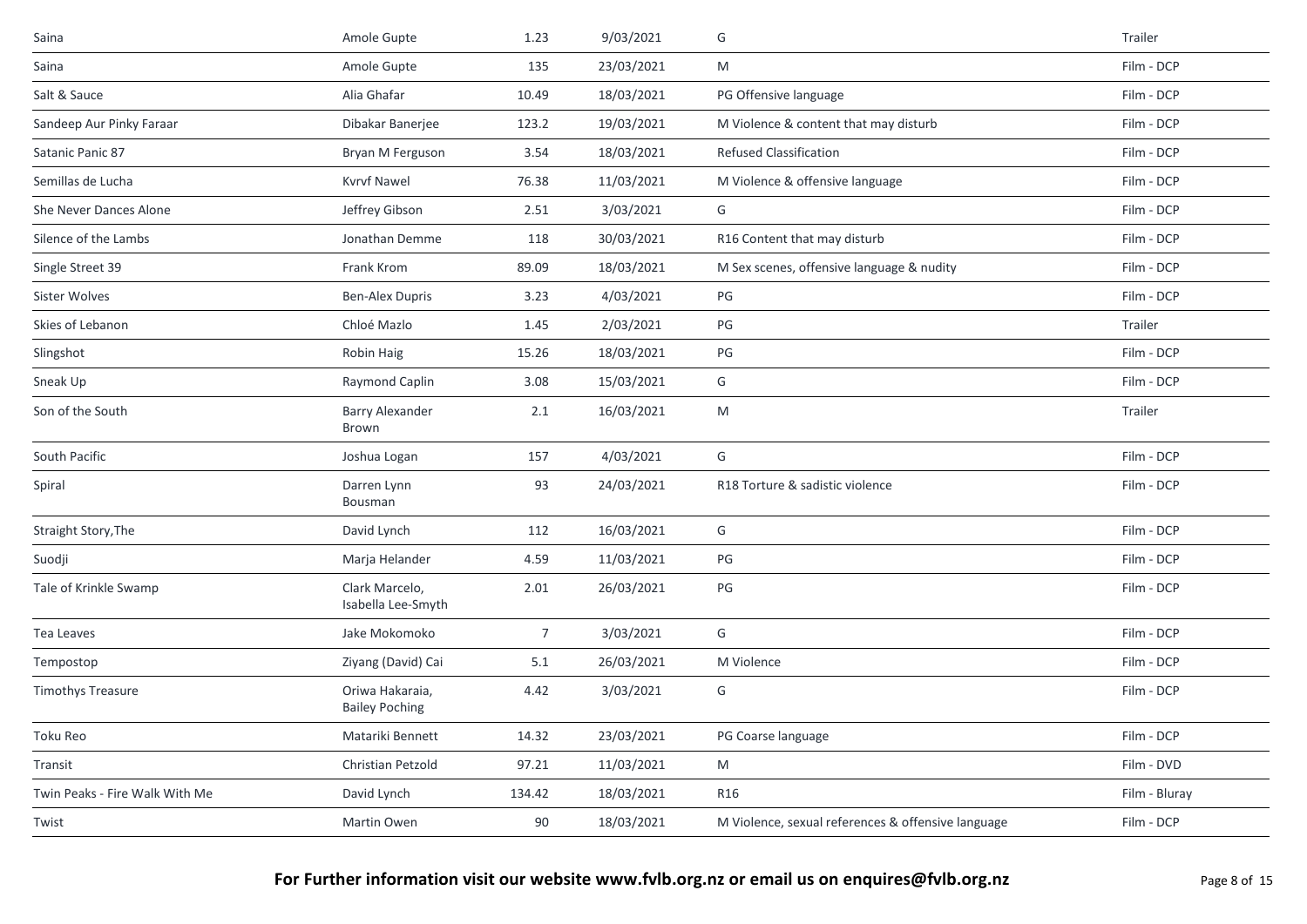| <b>UFO</b>                                    | Harvey Gardner                                  | 16.29  | 18/03/2021 | M Offensive language                                                         | Film - DCP    |
|-----------------------------------------------|-------------------------------------------------|--------|------------|------------------------------------------------------------------------------|---------------|
| Unseen, The                                   | Will Hannagan                                   | 5.15   | 18/03/2021 | M Offensive language & horror                                                | Film - DCP    |
| Updated                                       | Nivi Pedersen                                   | 16.57  | 19/03/2021 | M Content may disturb                                                        | Film - DCP    |
| Velcome To Vampvile                           | Chai Ruakere-<br>Forbes                         | 5.09   | 19/03/2021 | M Violence                                                                   | Film - DCP    |
| Vista Foundation 48Hours Bay of Plenty City F | Various                                         | 51.51  | 26/03/2021 | M Violence, offensive language, sexual content & content that may<br>disturb | Film - DCP    |
| Vista Foundation 48Hours Dunedin City Final   | Various                                         | 53.5   | 25/03/2021 | M Violence, offensive language, horror & content that may disturb            | Film - DCP    |
| Vista Foundation 48Hours Taranaki City Final  | Various                                         | 61.4   | 26/03/2021 | M Violence, offensive language, horror & sexual content                      | Film - DCP    |
| Voyagers Legacy                               | <b>Bailey Poching</b>                           | 7.59   | 23/03/2021 | PG Violence & drug references                                                | Film - DCP    |
| Wairua Shorts                                 | Various                                         | 49.52  | 12/03/2021 | M Violence & offensive language                                              | Film - DCP    |
| Waka Huia                                     | Laurent Leprince                                | 15.51  | 19/03/2021 | PG                                                                           | Film - DCP    |
| Weekend at Dunkirk                            | Henri Verneuil                                  | 119    | 11/03/2021 | M Violence                                                                   | Film - DCP    |
| Whakapapa Shorts                              | Various                                         | 43.4   | 19/03/2021 | PG Violence & coarse language                                                | Film - DCP    |
| Whakarongo                                    | Anna Hoover, Aslak<br>Paltto, Nicholas<br>Riini | 7.4    | 4/03/2021  | G                                                                            | Film - DCP    |
| <b>Whanau Shorts</b>                          | Various                                         | 38.26  | 23/03/2021 | PG Violence, coarse language & drug references                               | Film - DCP    |
| Whenua Shorts                                 | Various                                         | 15.41  | 12/03/2021 | G                                                                            | Film - DCP    |
| Whiti                                         | Isaac Te Reina                                  | 16.55  | 5/03/2021  | M Offensive language                                                         | Film - DCP    |
| Who Did It?                                   | Kura Poutama                                    | 5.05   | 22/03/2021 | M Violence & content that may disturb                                        | Film - DCP    |
| Wild at Heart                                 | David Lynch                                     | 125    | 18/03/2021 | <b>R18</b>                                                                   | Film - Bluray |
| <b>Wilted Rose</b>                            | Sean Roger<br>Thompson                          | 5.1    | 25/03/2021 | M Offensive language & abuse themes                                          | Film - DCP    |
| Wink                                          | Amy Dixon,<br>Anthony Metcalfe                  | 2.25   | 26/03/2021 | PG Offensive language                                                        | Film - DCP    |
| Wrath of Man                                  | Guy Ritchie                                     | 118.19 | 9/03/2021  | R16 Violence, cruelty & offensive language                                   | Film - DCP    |
| Zappa                                         | Alex Winter                                     | 127.44 | 10/03/2021 | R16 Sex scenes, offensive language & content that may disturb                | Film - DCP    |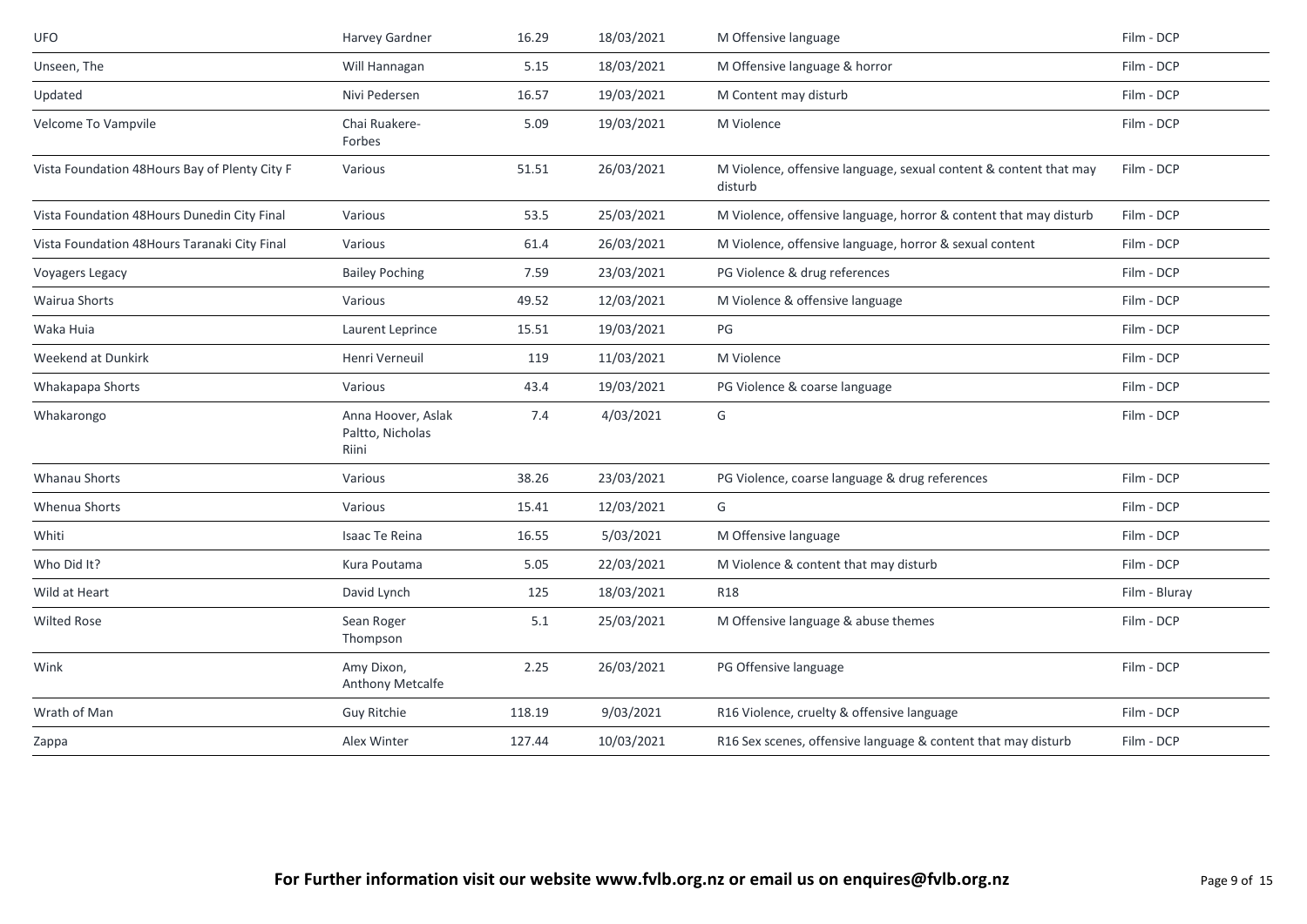|                                 |                 |                 | <b>Games</b>         |                                                                          |                      |
|---------------------------------|-----------------|-----------------|----------------------|--------------------------------------------------------------------------|----------------------|
| <b>FILM TITLE</b>               | <b>DIRECTOR</b> | <b>RUN TIME</b> | <b>DATE APPROVED</b> | <b>DESCRIPTION</b>                                                       | <b>MEDIA NAME</b>    |
| Disco Elysium The Final Cut     | Robert Kurvitz  |                 | 24/03/2021           | R13 Violence, offensive language, drug use & content that may<br>disturb | [Computer Game]      |
| Ninja Gaiden: Master Collection | Not stated      |                 | 19/03/2021           | R18 Graphic violence                                                     | <b>Computer Game</b> |
| Resident Evil Village           | Not stated      |                 | 23/03/2021           | R18 Violence                                                             | <b>Computer Game</b> |
| Rustler                         | Not stated      |                 | 25/03/2021           | R13 Violence, offensive language & sexual references                     | [Computer Game]      |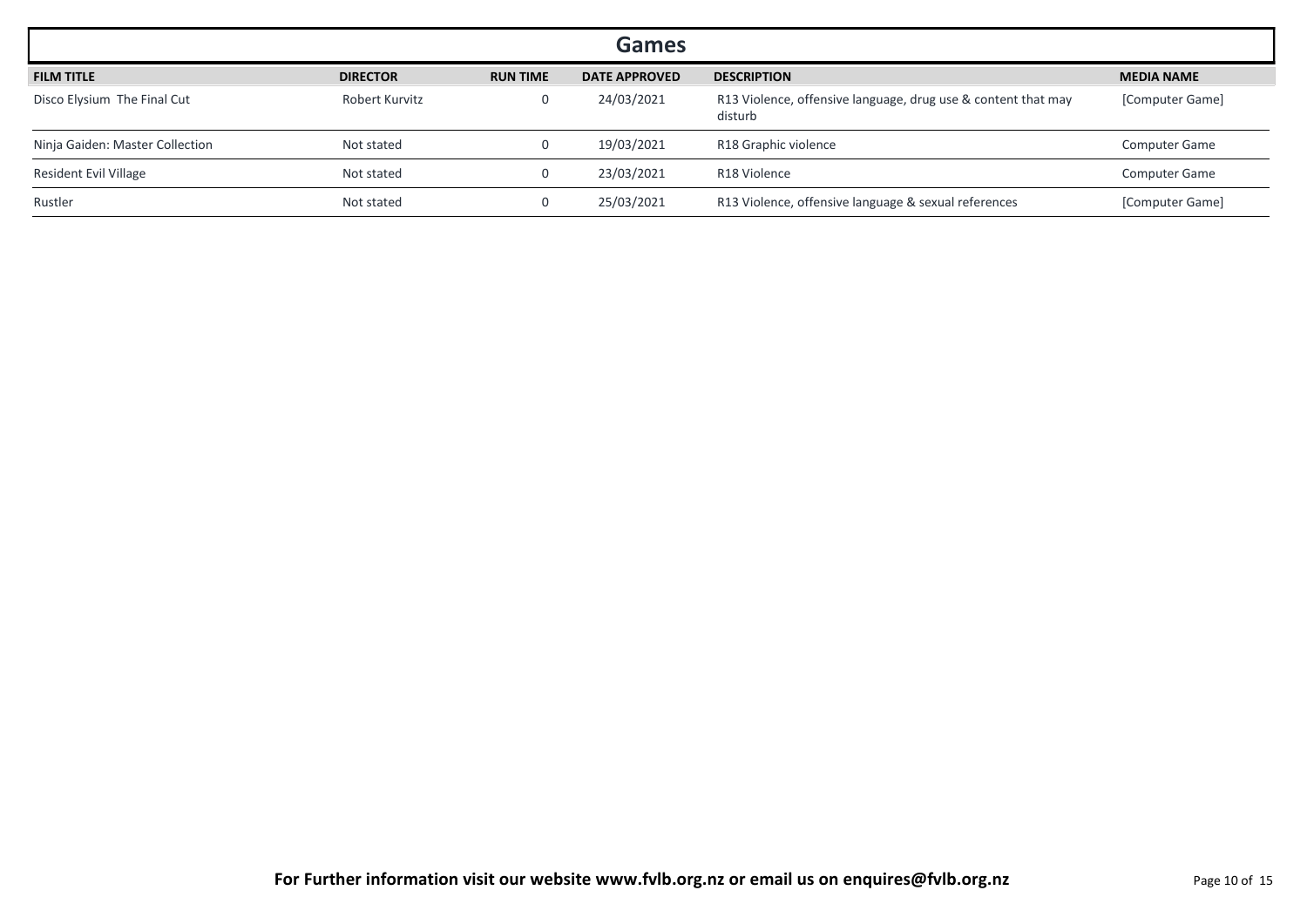| <b>Home Media</b>                             |                                           |                 |                      |                                                |                   |  |  |  |
|-----------------------------------------------|-------------------------------------------|-----------------|----------------------|------------------------------------------------|-------------------|--|--|--|
| <b>FILM TITLE</b>                             | <b>DIRECTOR</b>                           | <b>RUN TIME</b> | <b>DATE APPROVED</b> | <b>DESCRIPTION</b>                             | <b>MEDIA NAME</b> |  |  |  |
| 3 Days of the Condor                          | <b>Sydney Pollack</b>                     | 117             | 30/03/2021           | M Violence, offensive language & sex scenes    | Bluray            |  |  |  |
| 3 Days of the Condor                          | <b>Sydney Pollack</b>                     | 112             | 30/03/2021           | M Violence, offensive language & sex scenes    | <b>DVD</b>        |  |  |  |
| Adventures of Wolfboy, The                    | Martin Krejcí                             | 89              | 15/03/2021           | M Violence & offensive language                | Film - Online     |  |  |  |
| Ammonite                                      | Francis Lee                               | 112             | 30/03/2021           | R16 Sex scenes & nudity                        | <b>DVD</b>        |  |  |  |
| Birdcatcher, The                              | Ross Clarke                               | 96.11           | 10/03/2021           | M Violence, cruelty & content that may disturb | <b>DVD</b>        |  |  |  |
| Birds of a Feather: The Complete ITV Series 1 | Nick Wood                                 | 535.17          | 12/03/2021           | PG Coarse language & sexual references         | <b>DVD</b>        |  |  |  |
| <b>Blue Willow</b>                            | Veialu Aila-<br>Unsworth                  | 14              | 17/03/2021           | M Violence                                     | Film - Online     |  |  |  |
| Bong Joon-Ho Collection Box Set               | Bong Joon-Ho                              | 668.06          | 25/03/2021           | R16 Violence, offensive language & sex scenes  | Bluray            |  |  |  |
| Boy                                           | Welby Ings                                | 15              | 17/03/2021           | R16 Sexual violence                            | Film - Online     |  |  |  |
| Cave, The                                     | Feras Fayyad                              | 102.31          | 10/03/2021           | M Content may disturb                          | <b>DVD</b>        |  |  |  |
| Christ in You: The Voice                      | Joanns<br>Buncelmans,<br>Andrea di Meglio | 97.05           | 8/03/2021            | PG                                             | <b>DVD</b>        |  |  |  |
| Christmas Gift from Bob, A                    | <b>Charles Martin</b><br>Smith            | 92              | 15/03/2021           | PG Coarse language                             | Film - Online     |  |  |  |
| Christmas Gift from Bob, A                    | <b>Charles Martin</b><br>Smith            | 88              | 17/03/2021           | PG Coarse language                             | <b>DVD</b>        |  |  |  |
| Colors of Love                                | <b>Bradley Walsh</b>                      | 85              | 22/03/2021           | G                                              | Film - Online     |  |  |  |
| Coma                                          | Nikita Argunov                            | 111.01          | 24/03/2021           | M Violence & offensive language                | <b>DVD</b>        |  |  |  |
| Cross and the Switchblade Special Anniversary | Don Murray                                | 106.21          | 8/03/2021            | M Violence                                     | <b>DVD</b>        |  |  |  |
| Day of the Roses, The                         | Peter Fisk                                | 218.47          | 8/03/2021            | M Offensive language                           | <b>DVD</b>        |  |  |  |
| Deadliest Catch: 10 Years at Sea - The Comple | Thomas Beers et al                        | 6462            | 10/03/2021           | M Violence & offensive language                | <b>DVD</b>        |  |  |  |
| Discovery of Witches, A: Series 2             | Farren Blackburn,<br>Philippa Langdale    | 442.07          | 24/03/2021           | R13 Violence, horror & sex scenes              | <b>DVD</b>        |  |  |  |
| Discovery of Witches, A: Series 2 (Disc 1)    | Farren Blackburn,<br>Philippa Langdale    | 221.3           | 22/03/2021           | R13 Violence & horror scenes                   | <b>DVD</b>        |  |  |  |
| Discovery of Witches, A: Series 2 (Disc 2)    | Farren Blackburn,<br>Jonathan Teplitzky   | 220.37          | 23/03/2021           | R13 Violence, horror & sex scenes              | <b>DVD</b>        |  |  |  |
| Do No Harm                                    | Roseanne Liang                            | 12              | 17/03/2021           | R16 Violence & offensive language              | Film - Online     |  |  |  |

For Further information visit our website www.fvlb.org.nz or email us on enquires@fvlb.org.nz<br>Page 11 of 15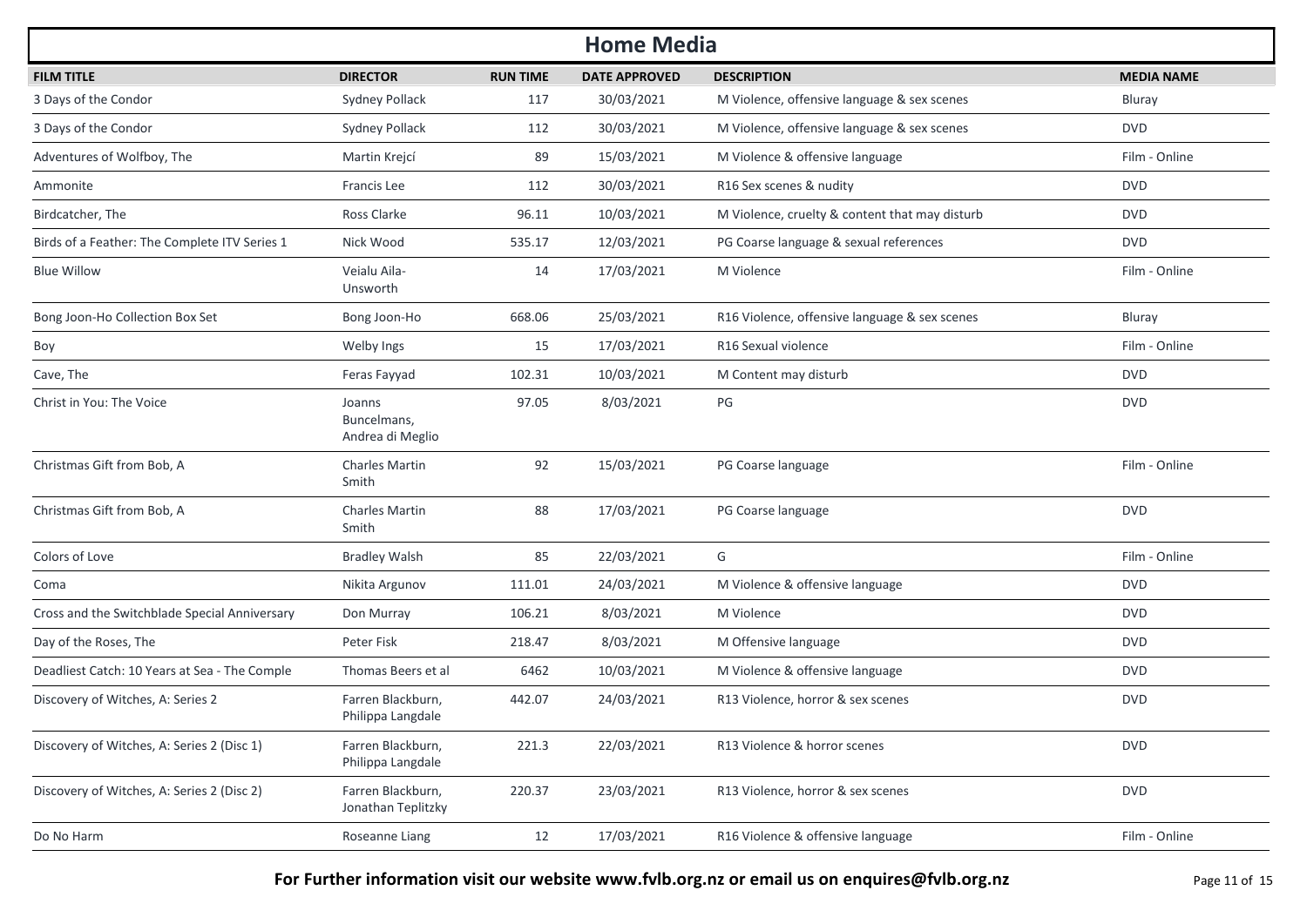| Doctor Who Series 12                   | Jamie Magnus<br>Stone, Lee Haven<br>Jones et al | 591.37  | 24/03/2021 | M Science fiction themes & violence                        | Bluray        |
|----------------------------------------|-------------------------------------------------|---------|------------|------------------------------------------------------------|---------------|
| <b>Dreambuilders</b>                   | Kim Hagen Jensen,<br>Tonni Zinick               | 81      | 15/03/2021 | $\mathsf{PG}$                                              | Film - Online |
| <b>Dreambuilders</b>                   | Kim Hagen Jensen,<br>Tonni Zinick               | 77      | 17/03/2021 | PG                                                         | <b>DVD</b>    |
| Dreamland                              | Miles Joris-<br>Peyrafitte                      | 100.52  | 15/03/2021 | M Violence, offensive language & nudity                    | <b>DVD</b>    |
| Dry, The                               | Robert Connolly                                 | 112.35  | 2/03/2021  | M Violence, offensive language & content that may disturb  | <b>DVD</b>    |
| <b>Eating Sausage</b>                  | Zia Mandviwalla                                 | 15      | 17/03/2021 | M                                                          | Film - Online |
| End of the Storm, The                  | James Erskine                                   | 99.14   | 8/03/2021  | G                                                          | <b>DVD</b>    |
| Fairy Tail: Final Season Collection 25 | Shinji Ishihara                                 | 310.16  | 9/03/2021  | M Violence, sexualised imagery & sexual references         | Bluray        |
| Fairy Tail: Final Season Collection 25 | Shinji Ishihara                                 | 310.16  | 9/03/2021  | M Violence, sexualised imagery & sexual references         | <b>DVD</b>    |
| Fear Of Rain                           | Castille Landon                                 | 108.33  | 8/03/2021  | R16 Violence, suicide & content that may disturb           | Film - Online |
| Fingersmith                            | Aisling Walsh                                   | 180.13  | 9/03/2021  | M Violence & sex scenes                                    | <b>DVD</b>    |
| Fizz                                   | Jason Stutter                                   | 6       | 17/03/2021 | PG                                                         | Film - Online |
| Flood, The                             | Victoria Wharfe<br>McIntyre                     | 117.17  | 9/03/2021  | R16 Rape, violence, cruelty & offensive language           | Film - Online |
| Food Club, The                         | Barbara Topsøe-<br>Rothenborg                   | 98      | 15/03/2021 | M Offensive language & sexual references                   | Film - Online |
| Freeman                                | Laurence Billiet &<br>Stephen Page              | 58      | 15/03/2021 | PG Coarse language                                         | Film - Online |
| Fruits Basket Season 2 Part 1          | Yoshihide Ibata                                 | 310.17  | 9/03/2021  | M                                                          | <b>DVD</b>    |
| Fugitive, The (Special Edition)        | <b>Andrew Davis</b>                             | 125     | 10/03/2021 | M Violence                                                 | <b>DVD</b>    |
| George & Mildred: The Complete Series  | Peter Frazer-Jones                              | 1094.18 | 9/03/2021  | PG Sexual references                                       | <b>DVD</b>    |
| High Ground                            | Stephen Johnson                                 | 104.45  | 23/03/2021 | R16 Violence, sexual violence, offensive language & nudity | Film - Online |
| Hunter Hunter                          | Shawn Linden                                    | 93.16   | 11/03/2021 | R18 Graphic violence & content that may disturb            | Film - Online |
| Hunter x Hunter Part 5                 | Kazuhiro Furuhashi                              | 712.41  | 29/03/2021 | R13 Bloody violence & content that may disturb             | Bluray        |
| Hunter x Hunter Part 5 (Disc 1)        | Kazuhiro Furuhashi                              | 237.38  | 18/03/2021 | R13 Violence & content that may disturb                    | Bluray        |
| Hunter x Hunter Part 5 (Disc 2)        | Kazuhiro Furuhashi                              | 237.37  | 25/03/2021 | R13 Violence & content that may disturb                    | Bluray        |
| Hunter x Hunter Part 5 (Disc 3)        | Kazuhiro Furuhashi                              | 237.26  | 22/03/2021 | R13 Bloody violence & content that may disturb             | Bluray        |

For Further information visit our website www.fvlb.org.nz or email us on enquires@fvlb.org.nz<br>Page 12 of 15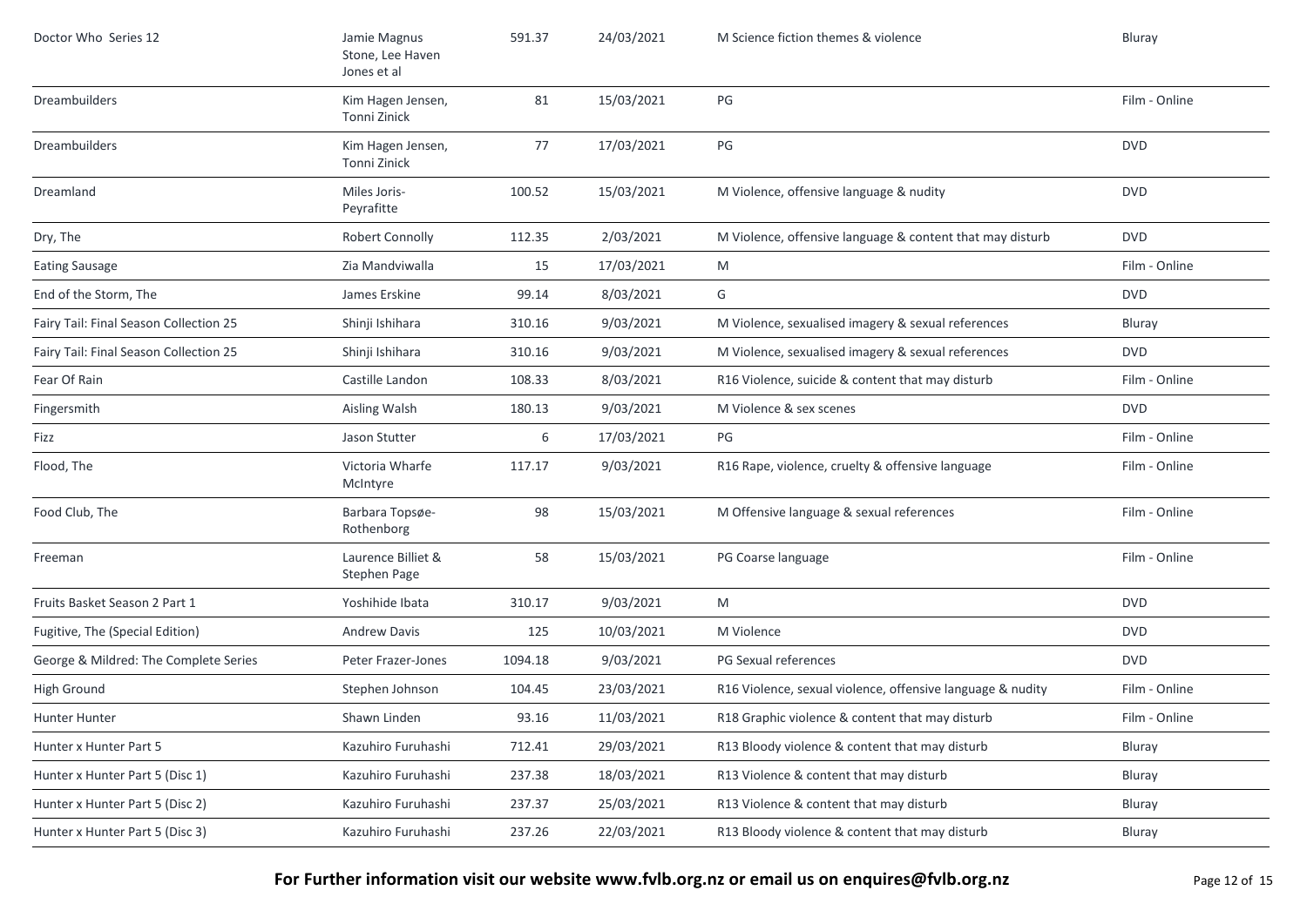| Hurtle                           | Shona McCullagh                       | 10     | 17/03/2021 | G                                                                                         | Film - Online |
|----------------------------------|---------------------------------------|--------|------------|-------------------------------------------------------------------------------------------|---------------|
| I Blame Society                  | Gillian Wallace<br>Horvat             | 84     | 9/03/2021  | <b>Refused Classification</b>                                                             | Film - Online |
| Infection                        | James Cunningham                      | 8.11   | 17/03/2021 | PG                                                                                        | Film - Online |
| Intelligence: Season One         | Matt Lipsey                           | 132    | 9/03/2021  | M Sex scenes & offensive language                                                         | <b>DVD</b>    |
| Jumanji                          | Joe Johnston                          | 99.5   | 24/03/2021 | PG Violence                                                                               | <b>DVD</b>    |
| Junk                             | <b>Greg King</b>                      | 11     | 17/03/2021 | M Anti-social behaviour                                                                   | Film - Online |
| Kimi and the Watermelon          | Peter Evans                           | 14     | 17/03/2021 | G                                                                                         | Film - Online |
| Kindred                          | Joe Marcantonio                       | 100.44 | 17/03/2021 | M Violence, cruelty & content that may disturb                                            | Film - Online |
| King Boys, The                   | Fraser Clark/Chris<br>Clark           | 15     | 17/03/2021 | PG                                                                                        | Film - Online |
| KPop Evolution Episode 107       | Ann Shin, Sejin<br>Park, John Choi    | 24.39  | 2/03/2021  | G                                                                                         | Film - Online |
| Lenny Minute One                 |                                       | 12     | 17/03/2021 | M                                                                                         | Film - Online |
| Let Him Go                       | Thomas Bezucha                        | 109.21 | 15/03/2021 | M Violence                                                                                | <b>DVD</b>    |
| Life In A Year                   | Mitja Okorn                           | 107    | 25/03/2021 | M Offensive language                                                                      | Film - Online |
| Life Of Jesus, The               | <b>Philip Saville</b>                 | 180    | 26/03/2021 | <b>PG Violence</b>                                                                        | <b>DVD</b>    |
| Little Fish                      | Chad Hartigan                         | 101    | 25/03/2021 | M Offensive language                                                                      | Film - Online |
| Little Gold Cowboy               | Michael Reihana                       | 12     | 17/03/2021 | M                                                                                         | Film - Online |
| Lounge Bar, The                  | McGlashan &<br>Sinclair               | 12     | 17/03/2021 | PG                                                                                        | Film - Online |
| Love, Weddings & Other Disasters | Dennis Dugan                          | 96     | 15/03/2021 | M Offensive language                                                                      | Film - Online |
| Love, Weddings & Other Disasters | Dennis Dugan                          | 92     | 30/03/2021 | M Offensive language                                                                      | <b>DVD</b>    |
| Mallorca Files, The Series 1     | Bryn Higgins,<br>Charlie Palmer et al | 444.46 | 15/03/2021 | M Violence                                                                                | <b>DVD</b>    |
| Minari                           | Lee Isaac Chung                       | 115    | 23/03/2021 | PG Coarse language                                                                        | Film - Online |
| Modern Persuasion                | Alex Appel,<br>Jonathan Lisecki       | 87     | 22/03/2021 | M Sexual references                                                                       | Film - Online |
| Monsoon                          | Hong Khaou                            | 81.42  | 8/03/2021  | M Offensive language                                                                      | <b>DVD</b>    |
| Music                            | Sia                                   | 103    | 30/03/2021 | M Violence & offensive language                                                           | <b>DVD</b>    |
| Narco Soldiers                   | Felix Limardo                         | 98.02  | 29/03/2021 | R16 Violence, drug use, sexual material, offensive language &<br>content that may disturb | (DVD)         |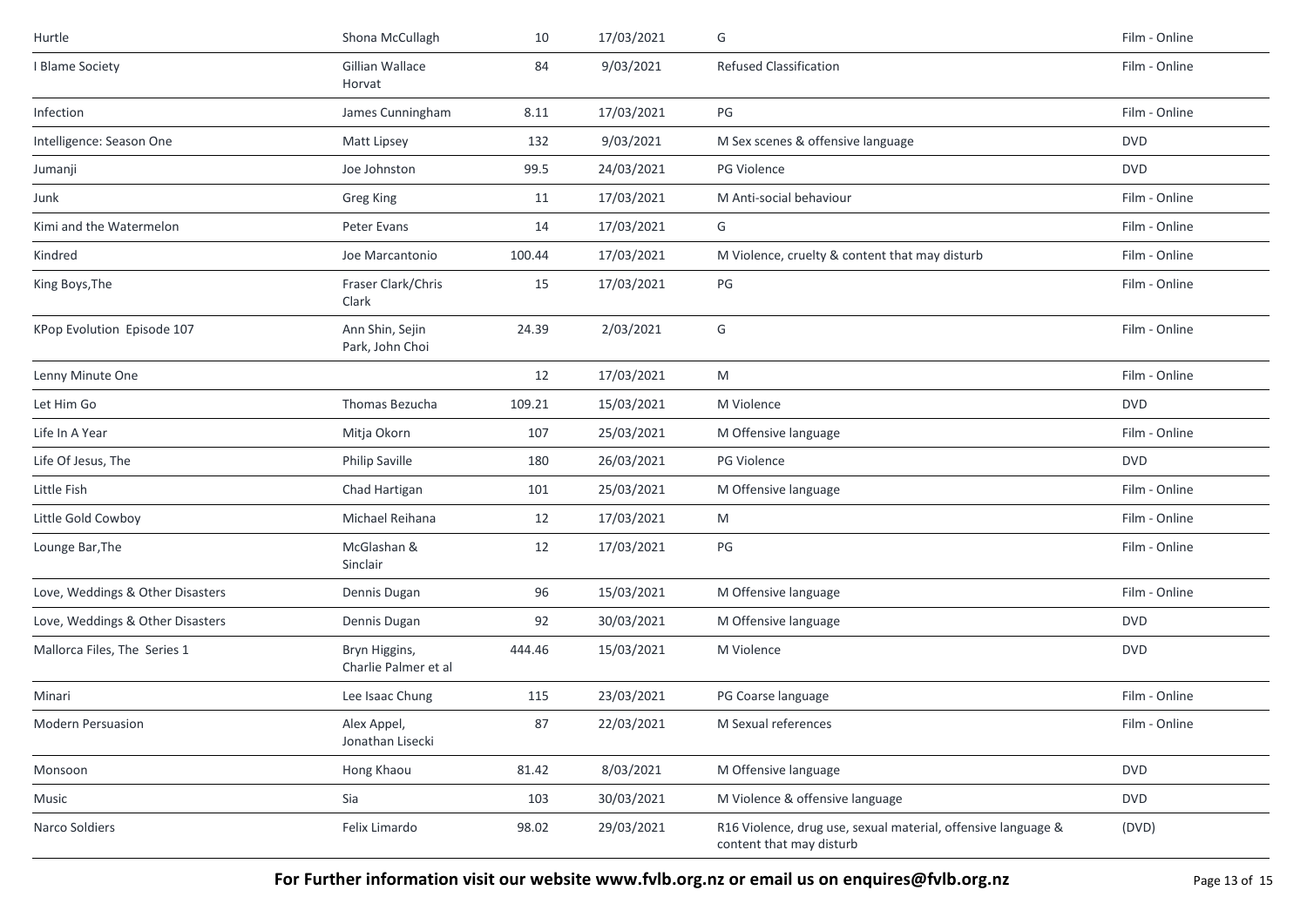| Noughts + Crosses: Season 1            | Julian Holmes &<br>Koby Dom           | 336.54 | 10/03/2021 | M Violence & offensive language                                         | <b>DVD</b>      |
|----------------------------------------|---------------------------------------|--------|------------|-------------------------------------------------------------------------|-----------------|
| Oliver Sacks: His Own Life             | <b>Ric Burns</b>                      | 109.08 | 8/03/2021  | M Offensive language, sexual references & drug use                      | <b>DVD</b>      |
| Ottolenghi and the Cakes of Versailles | Laura Gabbert                         | 75     | 15/03/2021 | G                                                                       | Film - Online   |
| Owners, The                            | Julius Berg                           | 92.06  | 17/03/2021 | R16 Graphic violence, offensive language & cruelty                      | Film - Online   |
| Paw Patrol: Dino Rescue                | <b>Charles Bastien</b>                | 91.54  | 15/03/2021 | G                                                                       | <b>DVD</b>      |
| Penguin Bloom                          | Glendyn Ivin                          | 91.32  | 15/03/2021 | PG Coarse language                                                      | Film - Online   |
| Penguin Bloom                          | Glendyn Ivin                          | 91.32  | 15/03/2021 | PG Coarse language                                                      | <b>DVD</b>      |
| Pinocchio                              | Matteo Garrone                        | 119.46 | 8/03/2021  | M Violence                                                              | <b>DVD</b>      |
| Possessor                              | Brandon<br>Cronenberg                 | 103.56 | 15/03/2021 | R18 Graphic violence, explicit sex scenes & content thay may<br>disturb | Film - Online   |
| Possum                                 | <b>Brad McGann</b>                    | 12     | 17/03/2021 | M                                                                       | Film - Online   |
| Promising Young Woman                  | <b>Emerald Fennell</b>                | 113.25 | 2/03/2021  | R18 Violence, deals with rape & suicide                                 | <b>DVD</b>      |
| <b>Redemption Day</b>                  | Hicham Hajji                          | 99.23  | 8/03/2021  | R16 Violence, offensive language & content that may disturb             | Film - Online   |
| Retro Tech Episode 204 (Bonus 1)       | Cory Popp                             | 19.58  | 15/03/2021 | G                                                                       | Film - Online   |
| Rialto                                 | <b>Peter Mackie Burns</b>             | 89.23  | 17/03/2021 | R16 Sex scenes, offensive language & content that may disturb           | Film - Online   |
| Rockn Roll                             | <b>Guillaume Canet</b>                | 123    | 2/03/2021  | M Sex scenes, offensive language & drug use                             | Film - Online   |
| Romantic Road                          | Oliver McGarvey                       | 77.55  | 10/03/2021 | PG Coarse language & drug references                                    | <b>DVD</b>      |
| ScoobyDoo!: Return to Zombie Island    | Cecilia Aranovich<br>Hamilton, et al. | 76.34  | 10/03/2021 | PG Scary scenes                                                         | <b>DVD</b>      |
| Signing Off                            | <b>Robert Sarkies</b>                 | 15     | 17/03/2021 | PG                                                                      | Film - Online   |
| Silencing, The                         | Robin Pront                           | 94.12  | 9/03/2021  | R16 Violence, offensive language & content that may disturb             | Film - Online   |
| Sinners, The                           | <b>Courtney Paige</b>                 | 95.56  | 19/03/2021 | M Violence & offensive language                                         | Film - Online   |
| Sir Alex Ferguson: Never Give In       | Jason Ferguson                        | 107    | 29/03/2021 | M Offensive language                                                    | Film - Online   |
| Skyfire                                | Simon West                            | 93.18  | 24/03/2021 | M                                                                       | <b>DVD</b>      |
| Snail's Pace                           | <b>Grant Lahood</b>                   | 4      | 17/03/2021 | G                                                                       | Film - Online   |
| Soul                                   | Pete Docter, Kemp<br>Powers           | 100.32 | 15/03/2021 | PG Coarse language                                                      | Bluray (2 Disc) |
| Soul                                   | Pete Docter, Kemp<br>Powers           | 96     | 15/03/2021 | PG Coarse language                                                      | <b>DVD</b>      |